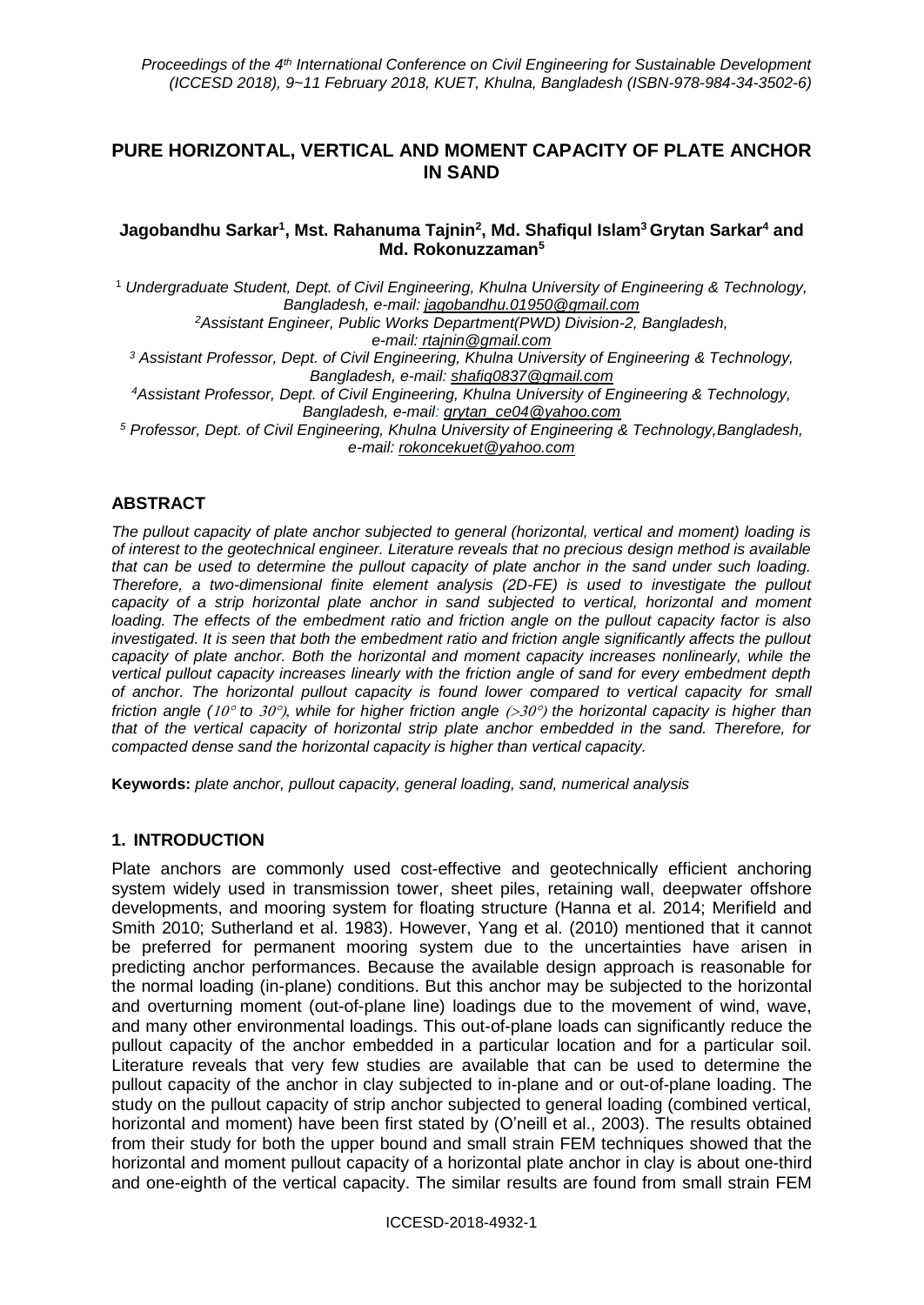(Yang et al. 2010) and Eulerian FEM (Nouri et al., 2017). Gilbert et al. (2009) conducted both the experimental and analytical method to determine the rectangular and square plate anchors with zero thickness in terms of plastic envelopes subjected to multiaxial loading. Gilbert et al. (2009) investigated the effect of plate-soil interface friction and plate thickness on the pullout capacity of drag anchor using FEM. According to the author knowledge, there is no established technique for predicting pullout capacity of plate anchor under general loading. Therefore, it is required to develop design methods and or charts for the practitioner to understand the performance of plate anchor subjected to general loading.

In the current study, a two-dimensional finite element analysis (2D-FE) is used to investigate the pullout capacity of a strip horizontal plate anchor in sand subjected to general loading. The effects of the embedment ratio and friction angle on the pullout capacity factor is also investigated.

# **2. METHODOLOGY**

## **2.1 Finite Element Analysis**

The objectives of this study are to improve the understanding of the fundamental mechanism of the continuous pullout of horizontal anchor under combined loading condition (V, H, M). The two-dimensional finite element analysis (FEM) is carried out by commercial software ABAQUS is used in this study. The strip plate anchor of width B is assumed to be deeply embedded, with localized plastic flow forming around the plate anchor and not extending to the surface, resulting in capacity factors that are not affected by overburden and soil weight (Song et al. 2008; Wang et al. 2010). Conventional small strain analysis is carried out to determine the pullout capacity of the embedded anchor, where the anchor movement is limited to 0.1 times to the anchor length. The contact between the anchor and the soil is assumed to be rough. In order to ensure the rough condition, the interfaces between the anchor plate and soil domains are defined as (i) tangential behaviours and (ii) normal behaviour. In tangential behaviour is assumed to be rough and normal behaviours is defined as hard contact with separation between soil and anchor when tension develops.



Figure. 1: Finite element model used for numerical analysis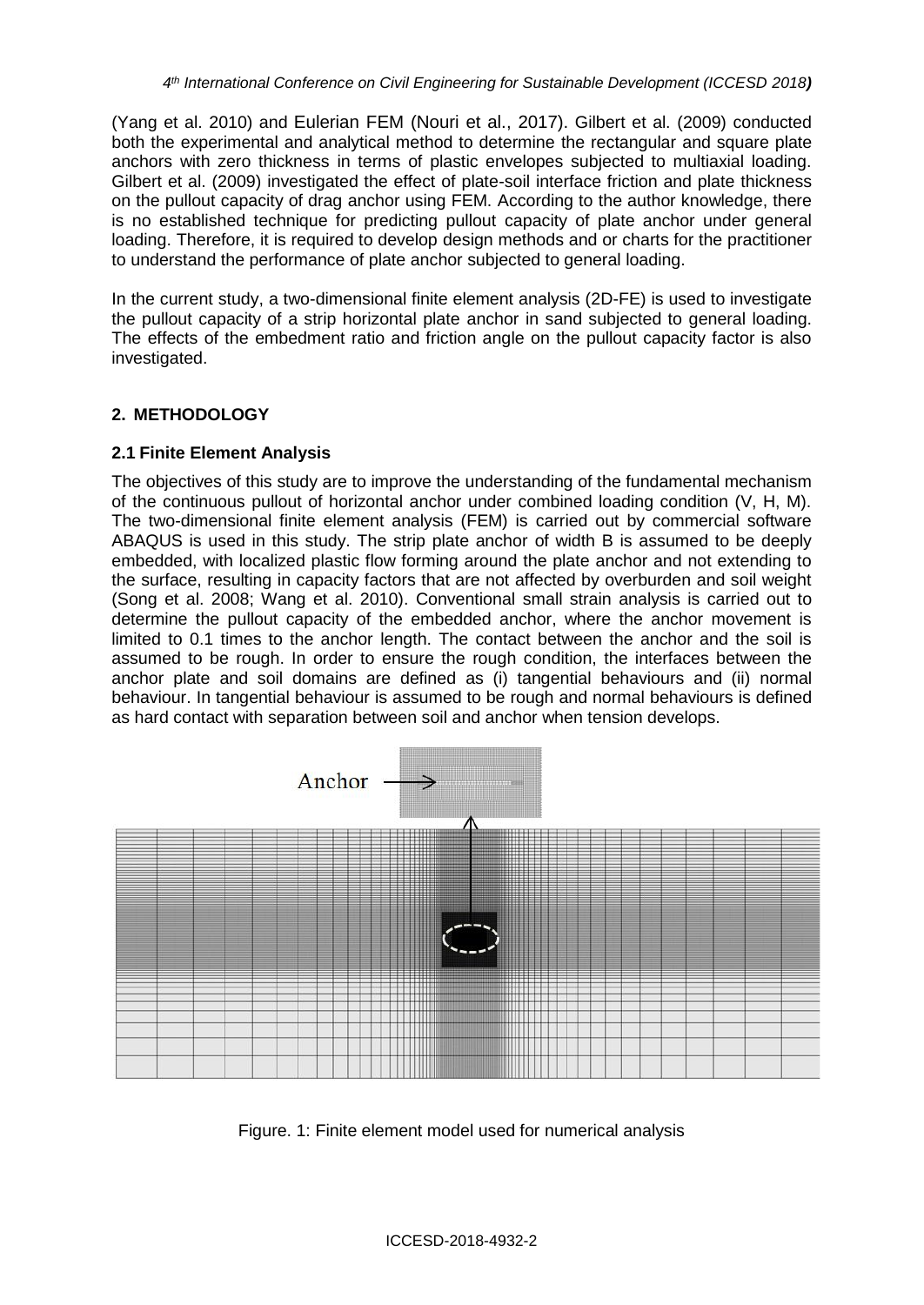

Figure. 2. Load and displacement convention adopted

An elastic-perfectly plastic associative Mohr-Coulomb material model is used for purely cohesive soil with cohesion c=3 kPa, modulus of elasticity E=30 Mpa and the Poisson's ratio 0.33. The anchor is modeled as a rigid body with Young's modulus  $10<sup>7</sup>$  times that of soil and Poisson's ratio 0.15(Andersen et. al, 2003). The FE analyses are based on 8-noded quadrilateral elements of type CPE8R with reduced integration. Figure 1 presents a typical two-dimensional finite-element mesh for a strip plate of width B=0.5m and thickness t=L/7=0.071m. The soil domain is extended to 25B in horizontal and 10B in vertical directions, respectively. Zero-displacement boundary conditions are applied to prevent outof-plane displacements of the vertical boundaries and the base of the mesh is fixed in both horizontal and vertical coordinate directions. To obtain more accurate results, elements are kept very small (L/60) near the plate, increasing gradually in size and moving away from the plate (Nouri et al., 2017). To determine the collapse load of the footing, displacement-based analyses are performed. The total displacement is applied over a number of sub-steps in the reference point (RP) of the anchor as shown in Figure 2. All the nodes defining the soil anchor interfaces are forced to move together either parallel to the anchor (sliding), perpendicular to the anchor (normal) and in a path corresponding to the rotation of anchor plate about the centre. All results are presented here as non-dimensional forms using the factors defined as

$$
N_{\nu} = \frac{F_V}{B\gamma H}; N_s = \frac{F_H}{B\gamma H}; N_m = \frac{M_m}{B^2 \gamma H}
$$
\n<sup>(1)</sup>

### **2.2 Sign Convention for Load and Displacement**

The centroid of the anchor is used as the reference point (RP) for application of combined load components V, H and M**.** The V, H, and M loads, as well as the corresponding footing movements' v, u and β, are illustrated in Figure. 2, following the convention of Butterfield et al. (1997).

### **3. RESULTS AND DISCUSSIONS**

#### **3.1 Vertical Pullout Capacity**

The variation of vertical pullout capacity factor  $(N_{v, Vertical})$  due to the contribution of soil weight with the soil friction angle for different embedment ratio is shown in Figure 3. It is seen that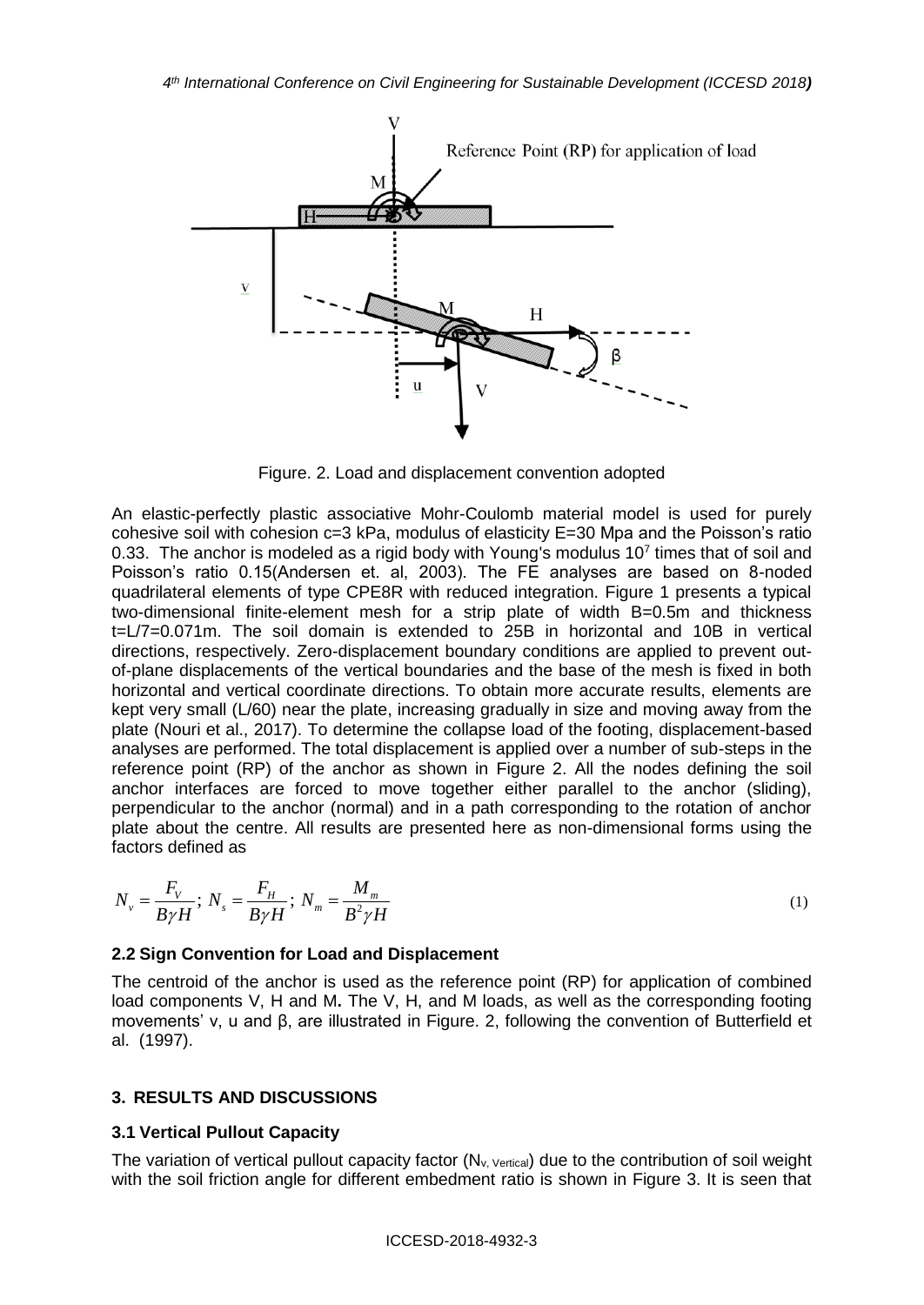the vertical pullout capacity factor of strip plate anchor embedded in sand shows nearly linear behaviour with the friction angle. Similar to the horizontal pullout capacity factor, the vertical pullout capacity factor increases gradually up to the embedment ratio of 4 and increases steeply for embedment ration greater than 4.



Figure 3: Vertical pullout capacity factor of horizontal strip anchor embedded in sand

# **3.2 Horizontal Pullout Capacity**

It is seen that the horizontal pullout capacity factor  $(N_{s, Horizontal})$  due to the contribution of soil weight increases gradually with the increases of friction angle for embedment depth up to 4 as shown in Figure 4. While the horizontal pullout capacity factor for the deep anchor (embedded ratio>4) varied steeply with the friction angle. It is also seen that the horizontal pullout capacity factor shows nonlinear behavior with the friction angle of soil.



Figure 4: Horizontal pullout capacity factor of horizontal strip anchor embedded in sand

## **3.3 Moment Capacity**

The moment capacity of plate anchor embedded in the sand for different embedment ratio and the frictional angle is shown in Figure 5. It is seen that similar to horizontal capacity factor the moment capacity factor  $(N_{m, Horizontal})$  of strip anchor embedded in sand shows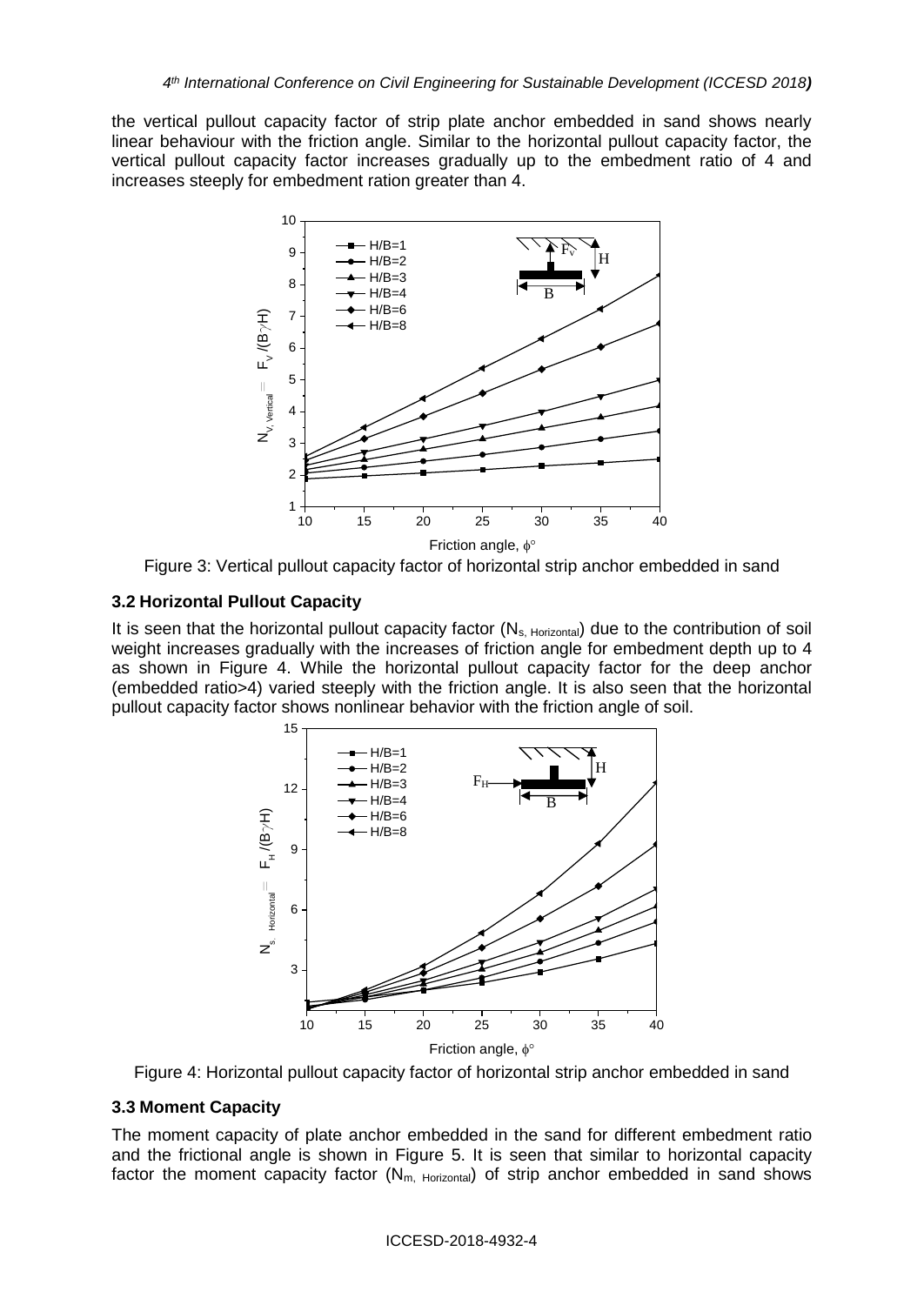nonlinear behaviour with the friction angle. The moment capacity factor of strip plate anchor increases with both the friction angle and embedment ratio.





## **3.4 Comparison with the previous study**

A detailed comparison study on the vertical pullout capacity factor of strip anchor in the sand is shown in Figure 6. It is found that the vertical pullout capacity factor of strip plate anchor in the current shows higher value compared to Merifield and Sloan (2006).



Figure 6: Comparison of vertical pullout capacity factor of horizontal strip anchor embedded in sand

## **3.5 Comparison of Horizontal and Vertical Pullout Capacity**

A detailed comparison between the vertical and horizontal pullout capacity of strip horizontal plate anchor are also conducted. It is seen that for lower friction angle (10 $^{\circ}$  to 30 $^{\circ}$ ), the vertical pullout capacity is higher than that of horizontal capacity as shown in Figure 7. But for friction angle above  $30^{\circ}$ , the horizontal pullout capacity is higher than the vertical capacity of horizontal strip anchor.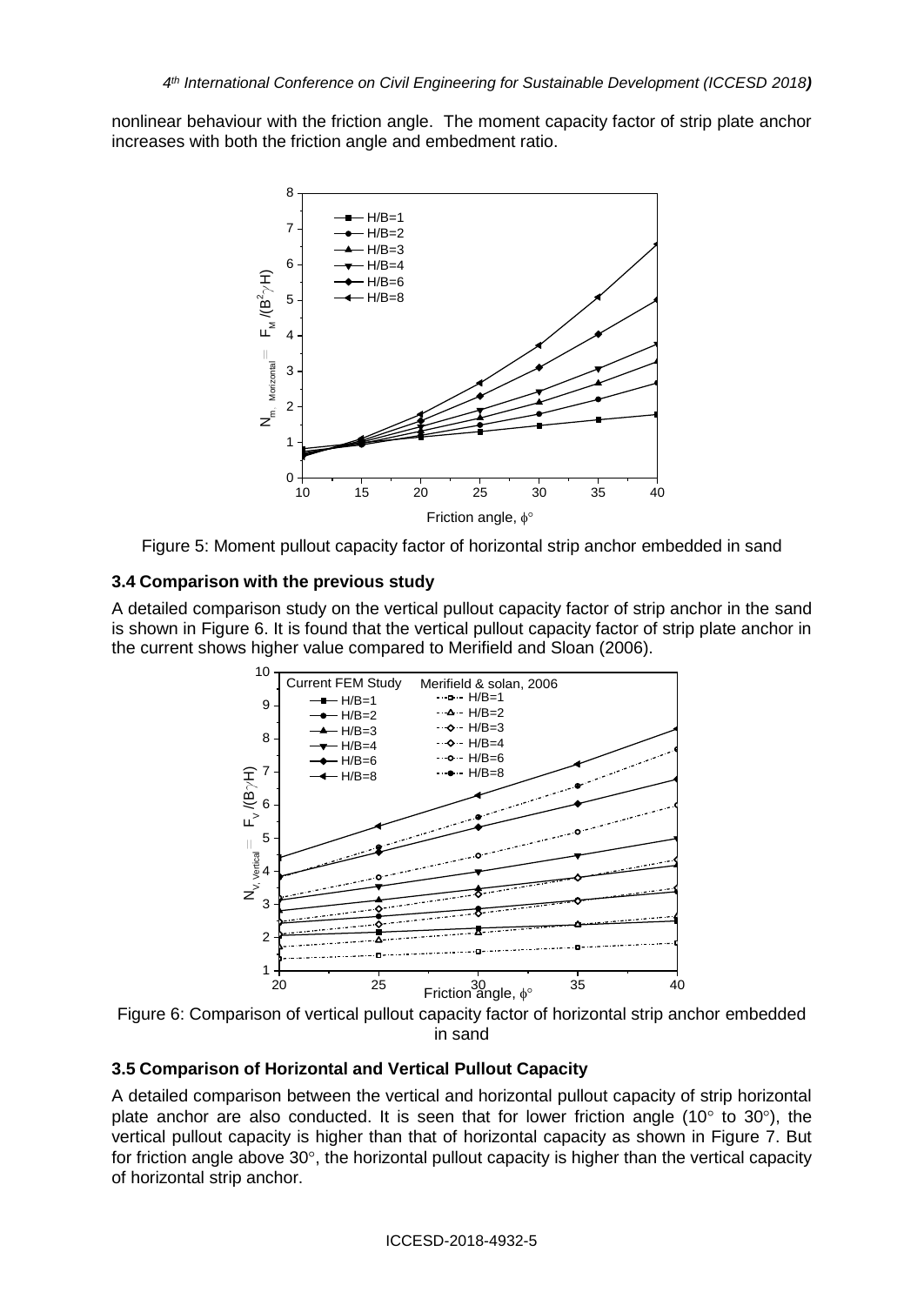

Figure 7: Comparison of vertical and horizontal pullout capacity factor of horizontal strip anchor embedded in sand

# **4. SOIL FAILURE MECHANISM**

Figure 8 shows the contours of resultant soil displacement at the failure of anchors modeled at an embedment ratios of H/B=6 and H/B=8 for pure vertical, horizontal and moment. Under plane strain conditions, the contour shows the failure mechanism of the anchor in sandy soil (ϕ=30°). In all cases, displacement contours extend to the soil surface (see Figure 8a and Figure 8d) and symmetrical about vertical axis due to vertical loadings. A vertical shear plane can be seen extending upward from the edge of the anchor, and soil is drawn in behind the anchor. This type of soil failure mechanism is also observed in all embedment ratios. But, for shear and moment loading symmetry does not exist about vertical axis. Failure surface becomes larger due to the increase of embedment ratios.

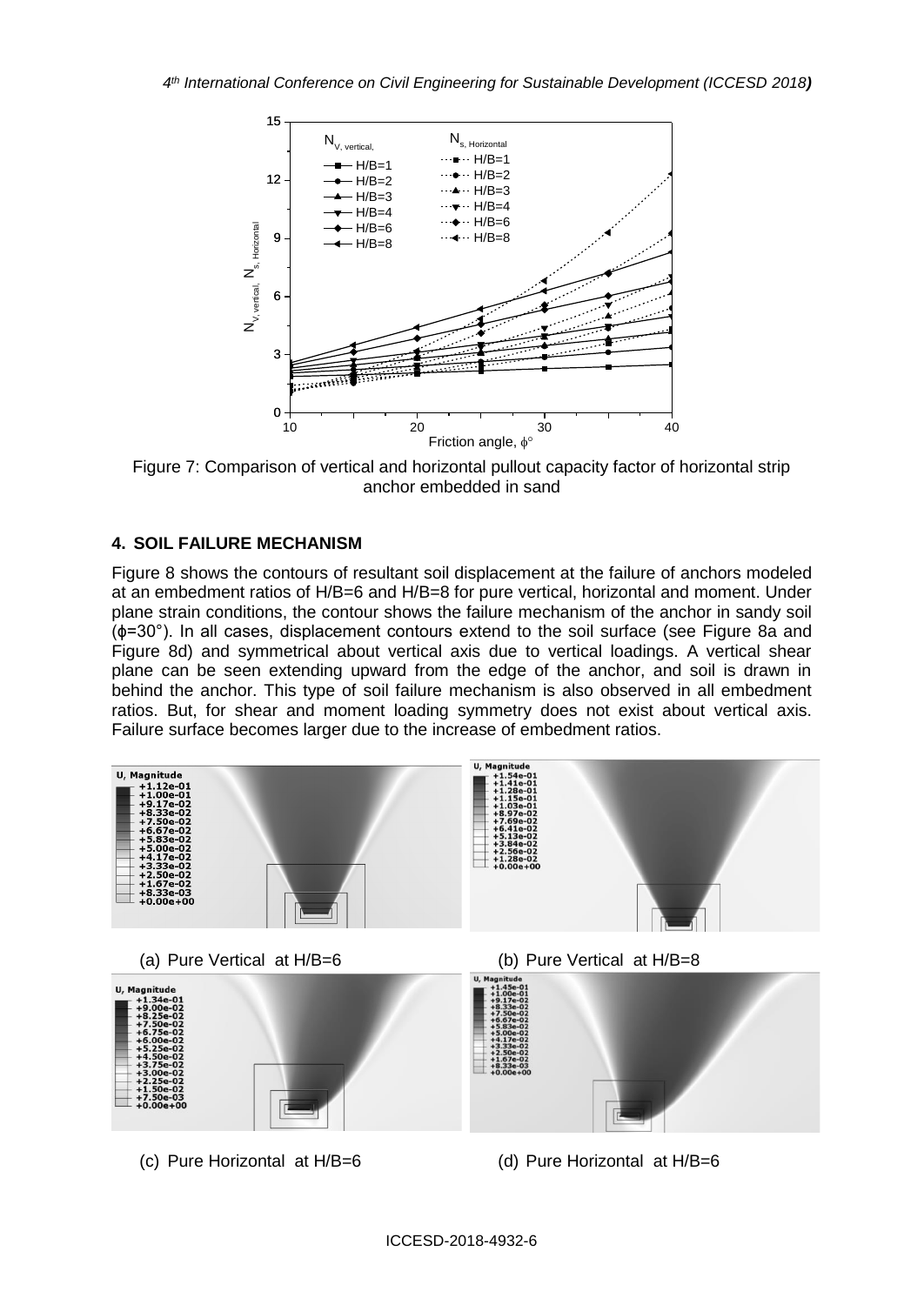

(e) Pure positive moment at  $H/B=6$  (f) Pure negative moment at  $H/B=8$ 

Figure 8: soil failure mechanism

# **5. CONCLUSIONS**

A detailed FEM analysis on the vertical, horizontal and pure moment pullout capacity of strip horizontal plate anchor in the sand is studied. The following conclusions can be drawn from the results presented in this paper.

- (a) The embedment depth and friction angle have a significant impact on the horizontal, vertical and moment pullout capacity of horizontal plate anchor in sand. Both the horizontal and moment capacity increases nonlinearly, while the vertical pullout capacity increases linearly with the friction angle of sand for every embedment depth of anchor.
- (b) The horizontal pullout capacity is found lower compared to vertical capacity for small friction angle (10 $\degree$  to 30 $\degree$ ), while for higher friction angle (>30 $\degree$ ) the horizontal capacity is higher than that of the vertical capacity of horizontal strip plate anchor embedded in the sand. Therefore, for compacted dense sand the horizontal capacity is higher than vertical capacity.
- (c) The current FEM study on the vertical pullout capacity of horizontal anchor showed higher value compared to the results obtained from Merifield and Sloan (2006).

# **REFERENCES**

- Butterfield R, Houlsby GT, G. G. (1997). "Standardized sign conventions and notation for generally loaded foundations." *Geotechnique*, 47(5), 1051–4.
- Gilbert, R. B., Lupulescu, C., Lee, C. H., Miller, J., Kroncke, M., Yang, M., Aubeny, C. P., and A, J. D. M. T. (2009). "Analytical and Experimental Modeling for Out-of-Plane Loading of Plate Anchors." *OTC 20115*, 1–15.
- Hanna, A., Foriero, A., and Ayadat, T. (2014). "Pullout Capacity of Inclined Shallow Single Anchor Plate in Sand." *Indian Geotechnical Journal*, 45(1), 110–120.

Merifield, R. S., and Sloan, S. W. (2006). "The ultimate pullout capacity of anchors in frictional soils." *Canadian Geotechnical Journal*, 43(8), 852–868.

- Merifield, R. S., and Smith, C. C. (2010). "Computers and Geotechnics The ultimate uplift capacity of multi-plate strip anchors in undrained clay." *Computers and Geotechnics*, Elsevier Ltd, 37(4), 504– 514.
- Nouri, H., Biscontin, G., Aubeny, C. P., and Asce, M. (2017). "Numerical prediction of undrained response of plate anchors under combined translation and torsion." *Computers and Geotechnics*, 81, 39–48.
- O'neill, M. P., Bransby, M. F., and Randolph, M. F. (2003). "Drag anchor fluke soil interaction in clays." *Canadian Geotechnical Journal*, 40(1), 78–94.
- Song, Z., Hu, Y., and Randolph, M. F. (2008). "Numerical Simulation of Vertical Pullout of Plate Anchors in Clay." *Journal of Geotechnical and Geoenvironmental Engineering*, 134(6), 866–875.